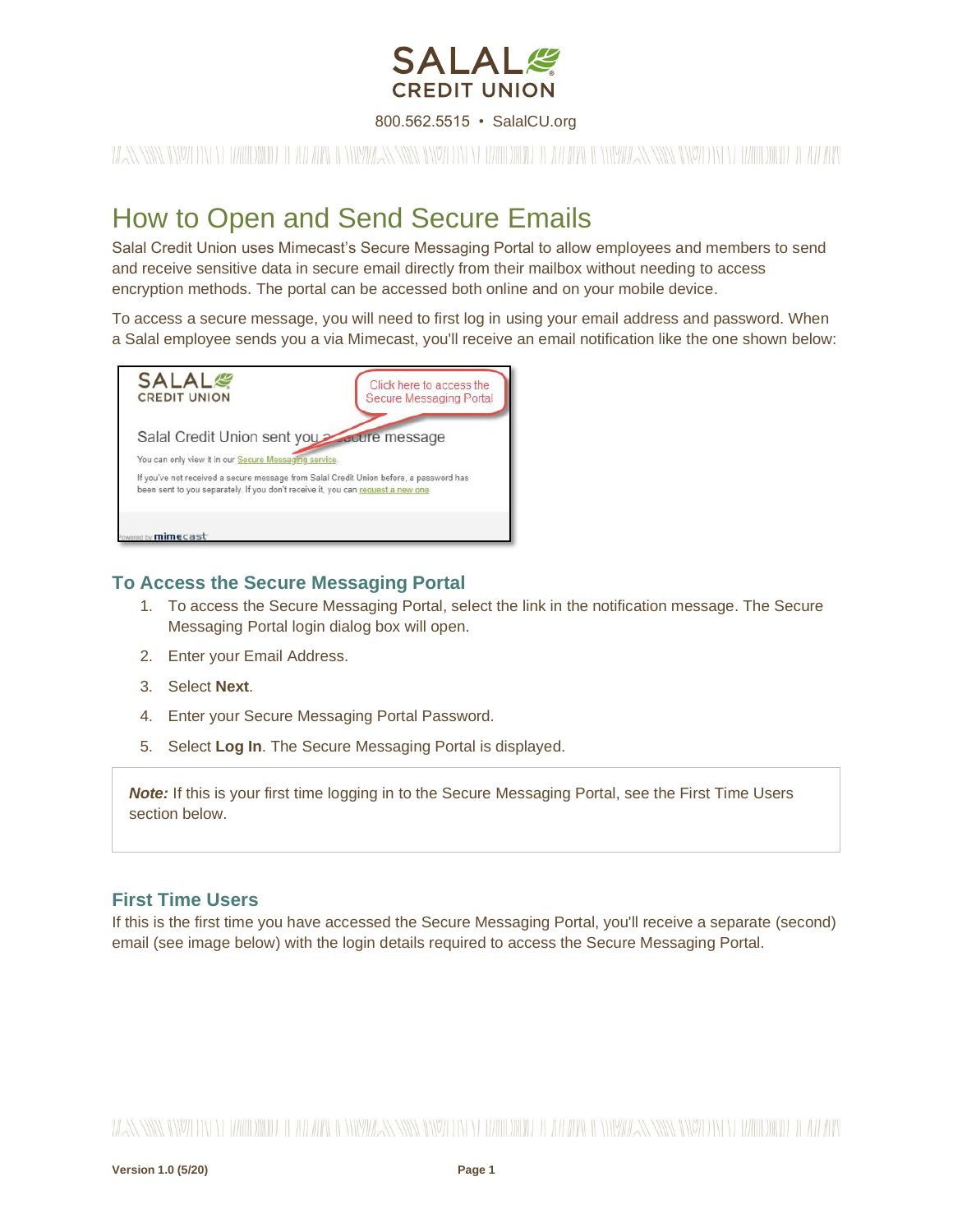# **How to Open and Send Secure Emails**

| mimecast <sup>.</sup>                                                                                                                                                                                                               |  |
|-------------------------------------------------------------------------------------------------------------------------------------------------------------------------------------------------------------------------------------|--|
| Salal Credit Union Secure Messaging password<br>reminder                                                                                                                                                                            |  |
| We've been asked to send you a password reminder for Salal Credit Union Secure<br>Messaging. Use the details below to log in.<br>Enter these credentials to log in<br>to the Secure Messaging Portal<br>Email<br>for the first time |  |
| Password<br>You may be asked to change your password after you log in.                                                                                                                                                              |  |

This includes the email address to use and a temporary password. You will be asked to create a new password as part of the login process. This new password can then be used whenever you access the Secure Messaging Portal in the future.

**Note:** If you have difficulty using your temporary password or need a new one, please reach out to the Salal employee assisting you and they will help you get a new password.

### **To Change Your Password**

1. In the top field, enter the temporary **Password** displayed in the second email notification (pictured above) containing your login details.

**Note:** If you use the "copy and paste" feature to copy the initial password, make sure this does not add an extra space at the beginning or end of the password. If it does, this will create an error preventing you from logging in.

- 2. Enter a **New Password** in the middle field.
- 3. Confirm the **New Password** in the bottom field.
- 4. Ensure the new password meets Mimecast's requirements displayed below the Reset Password fields:
	- A green check means the criteria is met.
	- A red cross means the criteria isn't met and must be corrected.
- 5. Select **Confirm**. The Secure Messaging Portal is displayed.

### **Using the Secure Messaging Portal**

Use the Secure Messaging Portal to send or receive secure email messages with a Salal employee. It looks like this: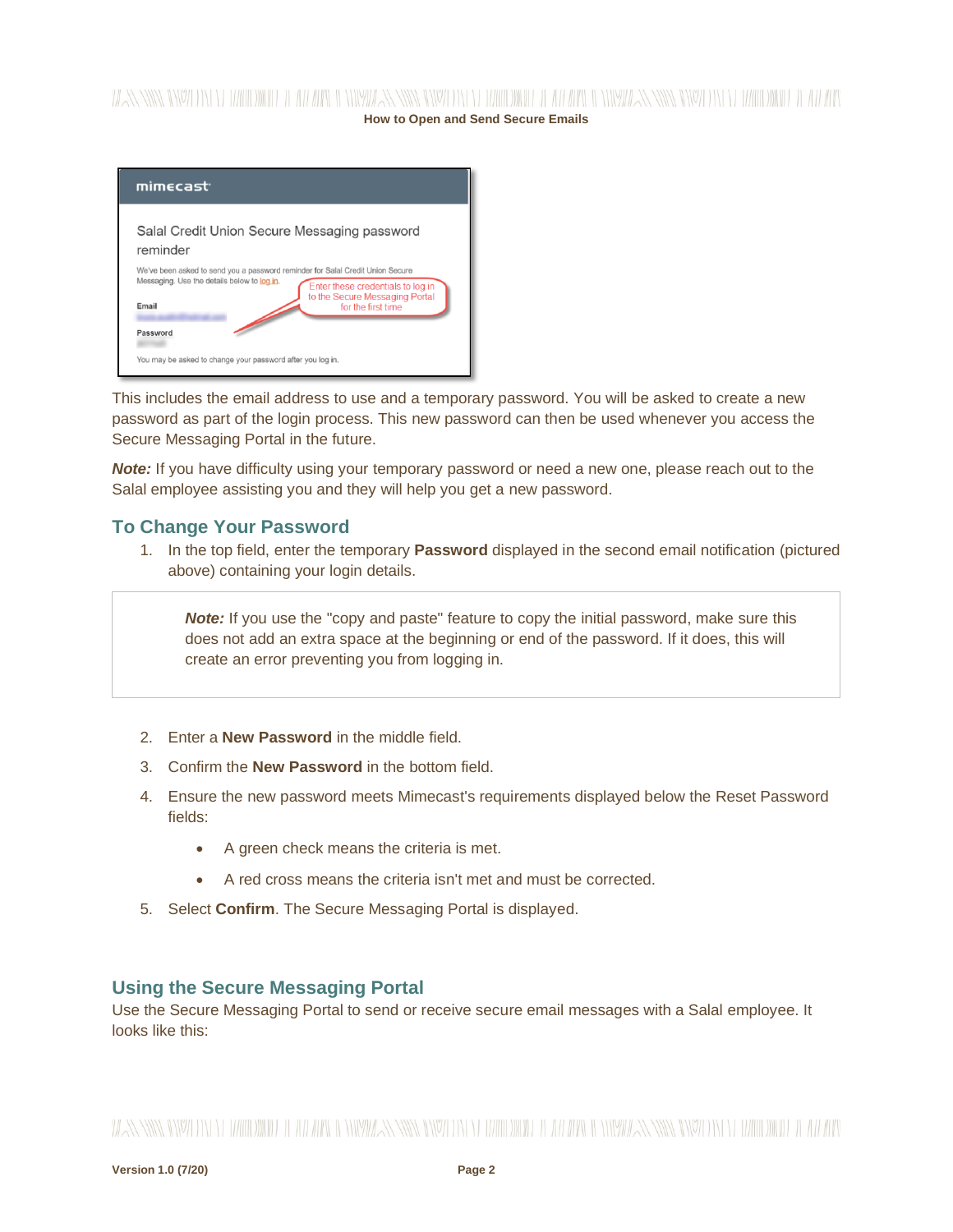## **How to Open and Send Secure Emails**

| <b>SALAL<sup>®</sup></b><br><b>CREDIT UNION</b> | ≌                        | Click to refresh<br>message list | Secure message list, unread<br>$\alpha$<br>档<br>messages are bold and have<br>a dot prefix icon                                                        |
|-------------------------------------------------|--------------------------|----------------------------------|--------------------------------------------------------------------------------------------------------------------------------------------------------|
| $\prime$ Compose                                | Inbox                    |                                  | P,<br>Account settings                                                                                                                                 |
| $\triangle$ Inbox                               | Selection v<br>C · Bruce | 03/17/2020                       | Mark $\sim$<br>ö.<br>×                                                                                                                                 |
| 3. Sent Items                                   | secure                   | 03:55 PM                         | Secure message<br>actions toolbar<br>secure                                                                                                            |
| Deleted Items<br>뿝                              | $D$ Bruce.<br>test       | 03/06/2020<br>10:42 AM           | Bruce<br>salalcu.org><br>03/17/2020 at 03:55 PM Expires: 04/16/2020 at 03:55 PM                                                                        |
| Secure<br>Messaging<br>Folders                  | C Bruce<br>test3         | 03/02/2020<br>02:09 PM           | Details -<br>To:<br>Selected message<br>For your security, images are not being d<br>contents and<br>Display Images<br>displaying them.<br>attachments |
|                                                 | C Bruce<br>test          | 03/02/2020<br>11:36 AM           | displayed                                                                                                                                              |

### **Replying to a Secure Message**

To reply to a secure message:

- 1. Select **Reply**.
- 2. Type your response.
- 3. Select **Attach** to add any attachments. A total file size limit of 50 MB is allowed. If the attached file size exceeds this limit, the following error is displayed:



4. Select **Send**.

### **Creating a Secure Message to a Salal Credit Union Employee**

- 1. Select **Compose**.
- 2. You have two ways to specify the recipients:
	- Select the **To** field to display a list of contacts from which you can select one.
	- Select the contacts icon  $($  $\blacktriangle$ <sup>+</sup>) to display a list of contacts, from which you can:
		- o Add more than one contact.
		- o Add contacts to either the **To** or **CC** list.
		- o Filter the contacts displayed by your most used contacts or your global addresses.
- 3. Type your secure message.
- 4. Select **Attach** to add any attachments. A total file size limit of 50 MB is allowed. If the attached file size exceeds this limit, the following error is displayed:

### WANNING INVERTING WITH THE WITH A WINDOW AND INTERFERING IN THE WITH THE WITH A NEW WANNANT IN THE WITHOW IT ANYWH